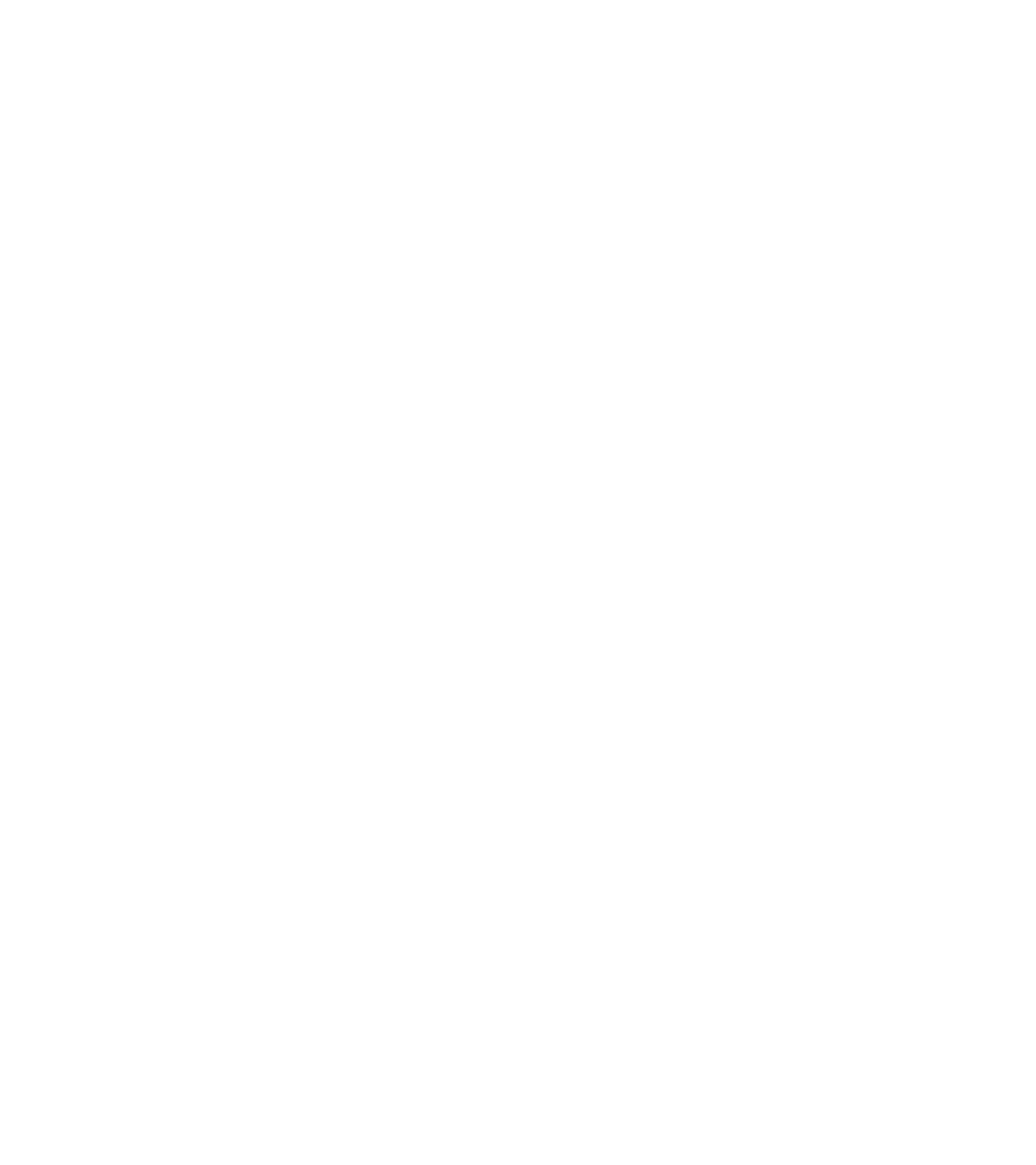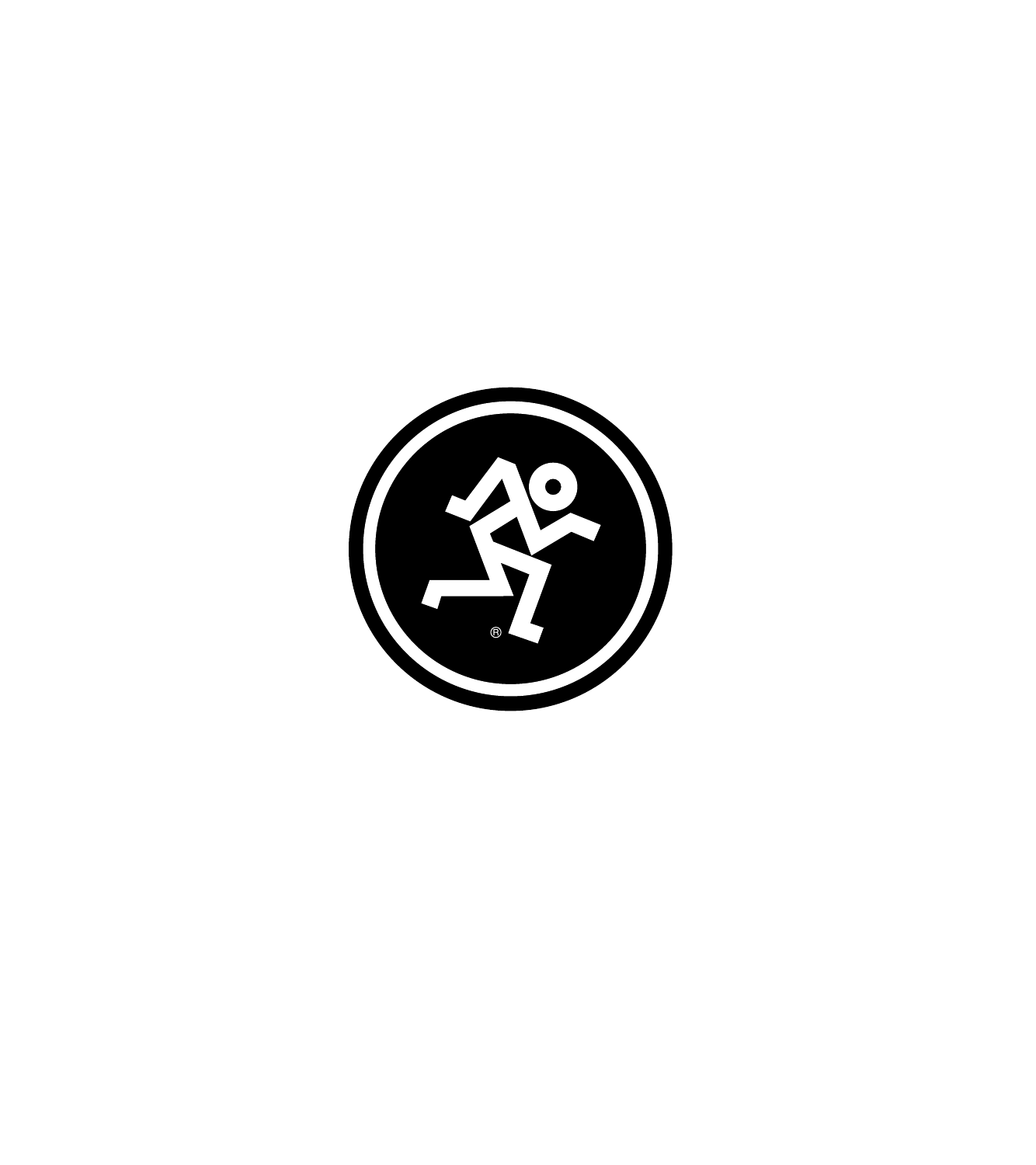#### INTRODUCTION

MC Series Headphones build on our studio monitoring legacy offering excellent clarity, accuracy, and bass response for an immersive listening experience.

The closed-back MC-350 offers punchy, clear sound perfect for studios, DJs, and personal listening. The open-back MC-450 delivers everything great about the MC Series with even better imaging and low-end, perfect for mixing and audiophile listening.

Both models feature large drivers for clear, distortion-free sound with ergonomic headbands and ear pads for hours of listening comfort. MC Series Headphones allow you to take the Mackie studio sound, trusted by artists around the world, wherever you go.

#### FEATURES

#### HIGH-PERFORMANCE MONITORING HEADPHONES

- Experience the signature Mackie studio sound in headphones that reveal every detail
- High-headroom, reference-quality transducers provide an accurate reproduction of your mix and your music
- Precision-tuned enclosures delivers deep, punchy bass and enhanced high frequency detail for an ultra-wide soundstage
- Perfect for mixing, studio recording, critical listening, and personal listening

#### PROFESSIONAL DESIGN

- The soft padded adjustable headband and conforming ear pads provide an ergonomic fit for hours of comfort while ensuring optimal low-end
- Rugged design is built to last and meet the demands of professionals in the studio or on location

#### TAKE THEM ANYWHERE

• Collapsible fold-up design allows for easy storage and compact portability when traveling

#### 9.8 FT. DETACHABLE, HIGH-QUALITY, STRAIGHT CABLE WITH LOCKING BAYONET CONNECTOR

#### 4-FOOT COILED CABLE

4-FOOT STRAIGHT CABLE WITH PHONE CONTROL AND MIC

#### GOLD PLATED 1/4" ADAPTER

#### PROTECTIVE CASE INCLUDED

#### GETTING STARTED

1. The headphones come with a cable. One end of the cable has an  $1/8$ " connector with two notches opposite each other. Line these up with the notches on the headphones (as seen below), push in gently and twist clockwise 1/4 turn to lock.



2. Plug the other end of the 1/8" connector into the device. NOTE: if the device has a 1/4" input, attach the included adapter to the 1/8" connector and turn clockwise until snug.



- 3. Your ears are important to us! Be careful of permanent hearing damage. Lower the volume on your device. Even intermediate levels may be painfully loud. Always turn the volume all the way down before connecting the headphones or doing anything new that may affect the headphone volume. Then turn it up slowly as you listen carefully.
- 4. Place the headphones over your ears. The L/R markings are located on the inside of the headband just above each ear piece. The colored bands also indicate the correct placement – L (grey) / R (green) (with the cable attached to the left side).
- 5. The cable of both models may be located on your front or rear side.
- 6. Raise the volume on your device up to a comfortably loud listening level and enjoy!
- 7. Refer to your device's owner's manual for specific button functionality.

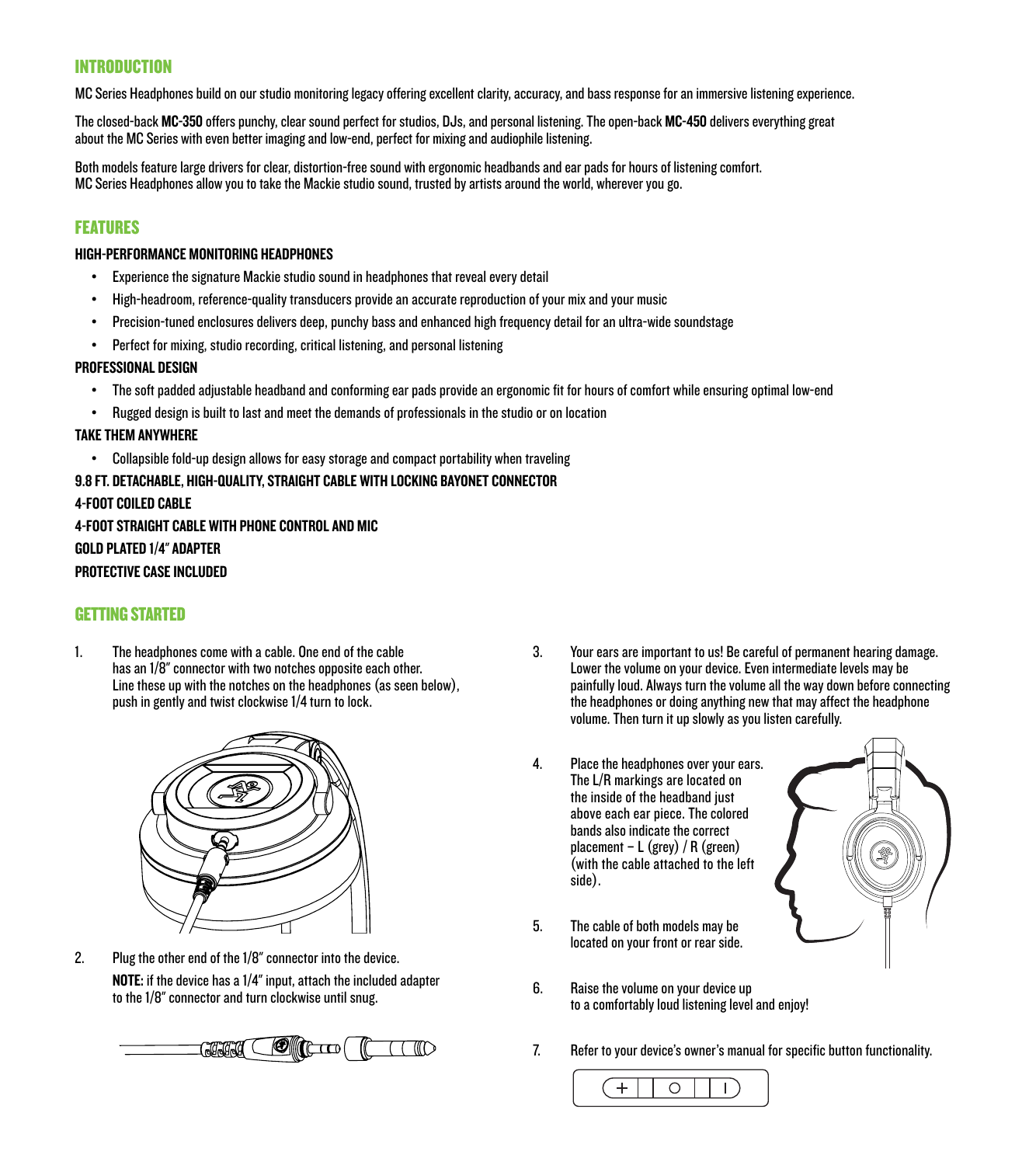#### LIMITED WARRANTY Please keep your sales receipt in a safe place.

This Limited Product Warranty ("Product Warranty") is provided by LOUD Audio, LLC ("LOUD") and is applicable to products purchased in the United States or Canada through a LOUD-authorized reseller or dealer. The Product Warranty will not extend to anyone other than the original purchaser of the product (hereinafter, "Customer," "you" or "your").

For products purchased outside the U.S. or Canada, please visit www.mackie.com to find contact information for your local distributor, and information on any warranty coverage provided by the distributor in your local market.

LOUD warrants to Customer that the product will be free from defects in materials and workmanship under normal use during the Warranty Period. If the product fails to conform to the warranty then LOUD or its authorized service representative will at its option, either repair or replace any such nonconforming product, provided that Customer gives notice of the noncompliance within the Warranty Period to the Company at: www.mackie.com or by calling LOUD technical support at 1.800.898.3211 (toll-free in the U.S. and Canada) during normal business hours Pacific Time, excluding weekends or LOUD holidays. Please retain the original dated sales receipt as evidence of the date of purchase. You will need it to obtain any warranty service.

For full terms and conditions, as well as the specific duration of the Warranty for this product, please visit www.mackie.com.

The Product Warranty, together with your invoice or receipt, and the terms and conditions located at www.mackie.com constitutes the entire agreement, and supersedes any and all prior agreements between LOUD and Customer related to the subject matter hereof. No amendment, modification or waiver of any of the provisions of this Product Warranty will be valid unless set forth in a written instrument signed by the party to be bound thereby.

| <b>Technical Specifications</b> | <b>MC-350</b>                                      | <b>MC-450</b> |
|---------------------------------|----------------------------------------------------|---------------|
| <b>Frequency Response</b>       | 20 Hz - 20 kHz                                     |               |
| <b>Sensitivity</b>              | 97 dB / mW                                         | 101 dB $/$ mW |
| <b>Maximum Input Power</b>      | <b>20 mW</b>                                       |               |
| Impedance                       | $32\Omega$                                         | 54 $\Omega$   |
| <b>Drive Type</b>               | <b>Dynamic</b>                                     |               |
| <b>Input Type</b>               | Male 1/8" or 1/4" Stereo                           |               |
| <b>Output Type</b>              | <b>L/R Headphones</b>                              |               |
| <b>Cable Length</b>             | 117.6 in • 2987 mm<br>48.0 in $\cdot$ 1219 mm (x2) |               |
| Weight                          | $0.8$ lb $\cdot$ 0.4 kg                            |               |
|                                 | All specifications subject to change               |               |

#### Need help with the Headphones?

- Visit www.mackie.com and click Support to find: FAQs, manuals, and addendums.
- Telephone 1-800-898-3211 to speak with one of our splendid technical support chaps (Monday through Friday, normal business hours, Pacific Time).

#### IMPORTANT SAFETY INSTRUCTIONS

- 1. Read, follow, and keep these instructions. Heed all warnings.
- 2. Do not use in or near dangerous environments. This includes driving, cycling, walking, jogging and other areas where traffic is present and accidents could occur.
- 3. Keep this product and its accessories out of reach of children. Handling or use by children may pose a risk of death or serious injury. Contains small parts and cords that may pose a risk of choking or strangulation.
- 4. Set the volume level of the audio device to a minimum, and then, after connecting the earphones, adjust the volume gradually. Sudden exposure to loud noises could cause hearing damage.
- 5. Keep headphones clean. To clean the headphones, wash outside with a mild detergent solution.
- 6. Do not attempt to modify this product. Doing so could result in personal injury and/or product failure.
- 7. Do not immerse in water, such as while taking a shower, bath, or washing your face. Otherwise, sound deterioration or failures may result.
- 8. Do not use while sleeping as accidents may result.
- 9. Use a slow twisting motion to remove the earphones. Never pull on the earphone cord.
- 10. Stop using the earphones immediately if they are causing great discomfort, irritation, rash, discharge, or any other uncomfortable reaction.
- 11. If you are currently receiving ear treatment, consult your physician before using this device.
- 12. Exposure to extremely high noise levels may cause permanent hearing loss. Individuals vary considerably in susceptibility to noise-induced hearing loss, but nearly everyone will lose some hearing if exposed to sufficiently intense noise for a period of time. The U.S. Government's Occupational Safety and Health Administration (OSHA) has specified the permissible noise level exposures shown in the chart. According to OSHA, any exposure in excess of these permissible limits could result in some hearing loss.



Correct disposal of this product: This symbol indicates that this product should not be disposed of with your household waste, according to the WEEE directive (2012/19/EU) and your national law. This product should be hand to an authorized collection site for recycling waste electrical and electronic equipment (EEE). Improper handling of this type of waste could have a possible negative impact on the environment and human health due to poten hazardous substances that are generally associated with EEE. At the same time, your cooperation in the correct disposal of this product will contribute to the effective usage of natural resources. For more information abou can drop off your waste equipment for recycling, please contact your local city office, waste authority, or your household waste disposal service.

| Duration,<br>per day in<br>hours | Sound<br>Level |
|----------------------------------|----------------|
| 8                                | 90 dB          |
| 6                                | 92 dB          |
| 4                                | 95 dB          |
| 3                                | 97 dB          |
| $\overline{2}$                   | 100 dB         |
| 1.5                              | 102 dB         |
|                                  | 105 dB         |
| 0.5                              | 110 dB         |
| 0.25 or less                     | 115 dB         |

 $\mathbf{I}$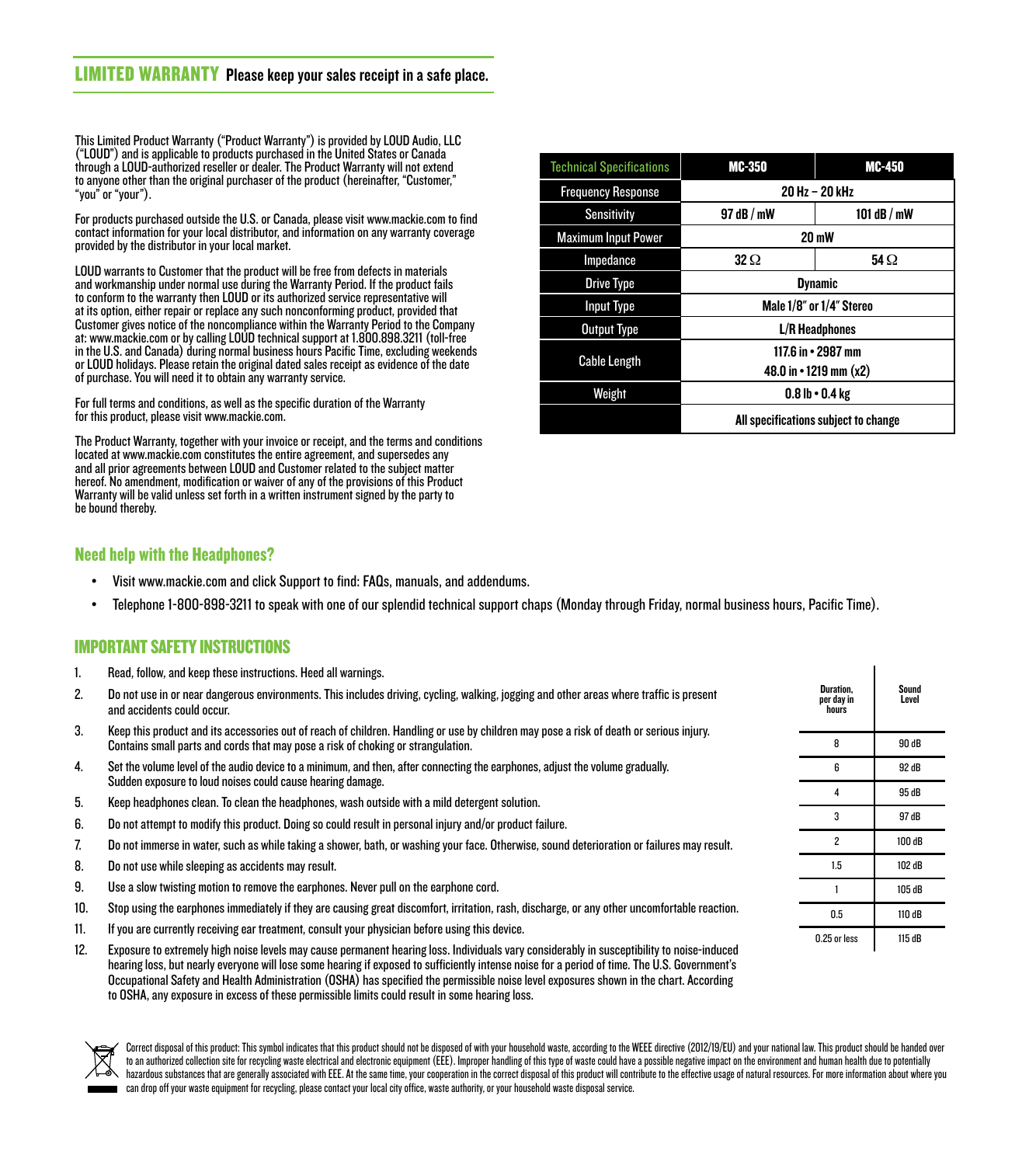#### INTRODUCCIÓN

Los auriculares MC Series diseñados a partir de nuestro legado de sistemas de monitorización de estudio ofrecen una excelente claridad y precisión, así como una perfecta respuesta en graves para una experiencia acústica totalmente inmersiva.

Los MC-350 de casco cerrado ofrecen un sonido claro y con pegada, perfecto para estudios de grabación. DJs y disfrute personal. El MC-450 de casco abierto le ofrece todo lo bueno de los MC Series con incluso una mejor imagen y respuesta en graves, haciendo que resulten perfectos para el trabajo de mezclas y para la escucha por auténticos audiófilos.

Todos los modelos disponen de grandes cabezales para ofrecer un sonido y sin distorsión con unas diademas y almohadillas ergonómicas para que pueda tener una escucha confortable durante horas. Los auriculares MC Series le permiten llevar el auténtico sonido Mackie de estudio, en el que confían músicos de todo el mundo, vaya donde vaya.

#### CARACTERÍSTICAS

#### AURICULARES DE MONITORIZACIÓN DE ALTO RENDIMIENTO

- Disfrute del auténtico sonido Mackie de estudio en unos auriculares capaces de revelar hasta el mínimo detalle del sonido
- Transductores con calidad de referencia y amplio margen que le ofrecen una reproducción precisa de su mezcla y su música
- Cascos afinados con la máxima precisión para producir unos graves profundos y con pegada y unas altas frecuencias mejoradas para un paisaje sonoro de gran amplitud
- Perfecto para el trabajo con mezclas, estudios de grabación, situaciones de escucha críticas y disfrute privado

#### DISEÑO PROFESIONAL

- La diadema ajustable acolchada y las cómodas almohadillas le permiten un ajuste totalmente ergonómico para que pueda usarlos de forma cómoda durante horas con unos graves perfectos
- Un robusto diseño listo para soportar las duras condiciones de los profesionales tanto en el estudio de grabación como en exteriores

#### LLÉVELOS DONDE QUIERA

• Diseño plegable que permite un fácil almacenamiento y una portabilidad compacta a la hora de viajar

#### CABLE RECTO DE ALTA CALIDAD Y EXTRAÍBLE DE 3 M CON CONECTOR CON FIJACIÓN DE TIPO BAYONETA

#### CABLE EN MUELLE DE 1,2 M

CABLE RECTO DE 1,2 M CON CONTROL DE AURICULARES Y MICRO ADAPTADOR DE 6,3 MM CHAPADO EN ORO

#### INCLUYE ESTUCHE DE TRANSPORTE

#### PUESTA EN MARCHA

 $\overline{\phantom{a}}$ 

1. Los auriculares vienen con un cable. Un extremo de ese cable dispone de una clavija de 3,5 mm con dos muescas en lados opuestos. Alinee estas muescas con las que hay en los auriculares (como le mostramos abajo), empuje suavemente y después gire el conector un cuarto de vuelta a la derecha para fijarlo.



2. Conecte la otra clavija de 3,5 mm del otro extremo del cable al dispositivo. NOTA: Si el dispositivo dispone de una entrada de 6,3 mm, coloque el adaptador incluido en la clavija de 3,5 mm y gírela a la derecha hasta que quede ajustada.

$$
\text{CCT} \quad \text{CCT} \quad \text{CCT} \quad \text{CCT} \quad \text{CCT} \quad \text{CCT} \quad \text{CCT} \quad \text{CCT} \quad \text{CCT} \quad \text{CCT} \quad \text{CCT} \quad \text{CCT} \quad \text{CCT} \quad \text{CCT} \quad \text{CCT} \quad \text{CCT} \quad \text{CCT} \quad \text{CCT} \quad \text{CCT} \quad \text{CCT} \quad \text{CCT} \quad \text{CCT} \quad \text{CCT} \quad \text{CCT} \quad \text{CCT} \quad \text{CCT} \quad \text{CCT} \quad \text{CCT} \quad \text{CCT} \quad \text{CCT} \quad \text{CCT} \quad \text{CCT} \quad \text{CCT} \quad \text{CCT} \quad \text{CCT} \quad \text{CCT} \quad \text{CCT} \quad \text{CCT} \quad \text{CCT} \quad \text{CCT} \quad \text{CCT} \quad \text{CCT} \quad \text{CCT} \quad \text{CCT} \quad \text{CCT} \quad \text{CCT} \quad \text{CCT} \quad \text{CCT} \quad \text{CCT} \quad \text{CCT} \quad \text{CCT} \quad \text{CCT} \quad \text{CCT} \quad \text{CCT} \quad \text{CCT} \quad \text{CCT} \quad \text{CCT} \quad \text{CCT} \quad \text{CCT} \quad \text{CCT} \quad \text{CCT} \quad \text{CCT} \quad \text{CCT} \quad \text{CCT} \quad \text{CCT} \quad \text{CCT} \quad \text{CCT} \quad \text{CCT} \quad \text{CCT} \quad \text{CCT} \quad \text{CCT} \quad \text{CCT} \quad \text{CCT} \quad \text{CCT} \quad \text{CCT} \quad \text{CCT} \quad \text{CCT} \quad \text{CCT} \quad \text{CCT} \quad \text{CCT} \quad \text{CCT} \quad \text{CCT} \quad \text{CCT} \quad \text{CCT} \quad \text{CCT} \quad \text{CCT} \quad \text{CCT} \quad \text{CCT} \quad \text{CCT} \quad \text{CCT} \quad \text{CCT} \quad \text{CCT} \quad \text{CCT} \quad \text{CCT} \quad \text{CCT} \quad
$$

- 3. ¡Sus oídos nos importan mucho! Evite una posible sordera crónica. Reduzca el volumen de su dispositivo. Incluso niveles medios pueden llegar a ser dolorosos. Reduzca siempre el volumen al mínimo antes de conectar los auriculares o hacer cualquier cosa que pueda afectar al volumen y después súbalo lentamente mientras escucha hasta llegar al nivel que quiera.
- 4. Colóquese los auriculares sobre sus oídos. Las marcas L/R están situadas en la parte interior de la diadema, justo encima de cada casco. Las bandas de colores también indican la colocación correcta – L (gris) / R (verde) (con el cable colocado en el lado izquierdo).
- 5. Puede colocar el cable de ambos modelos MC tanto delante como detrás de su oreja.
- 6. Suba el volumen del dispositivo emisor hasta llegar a un nivel cómo y disfrute!
- 7. Consulte el manual de instrucciones de su dispositivo para saber la funcionalidad concreta del botón.

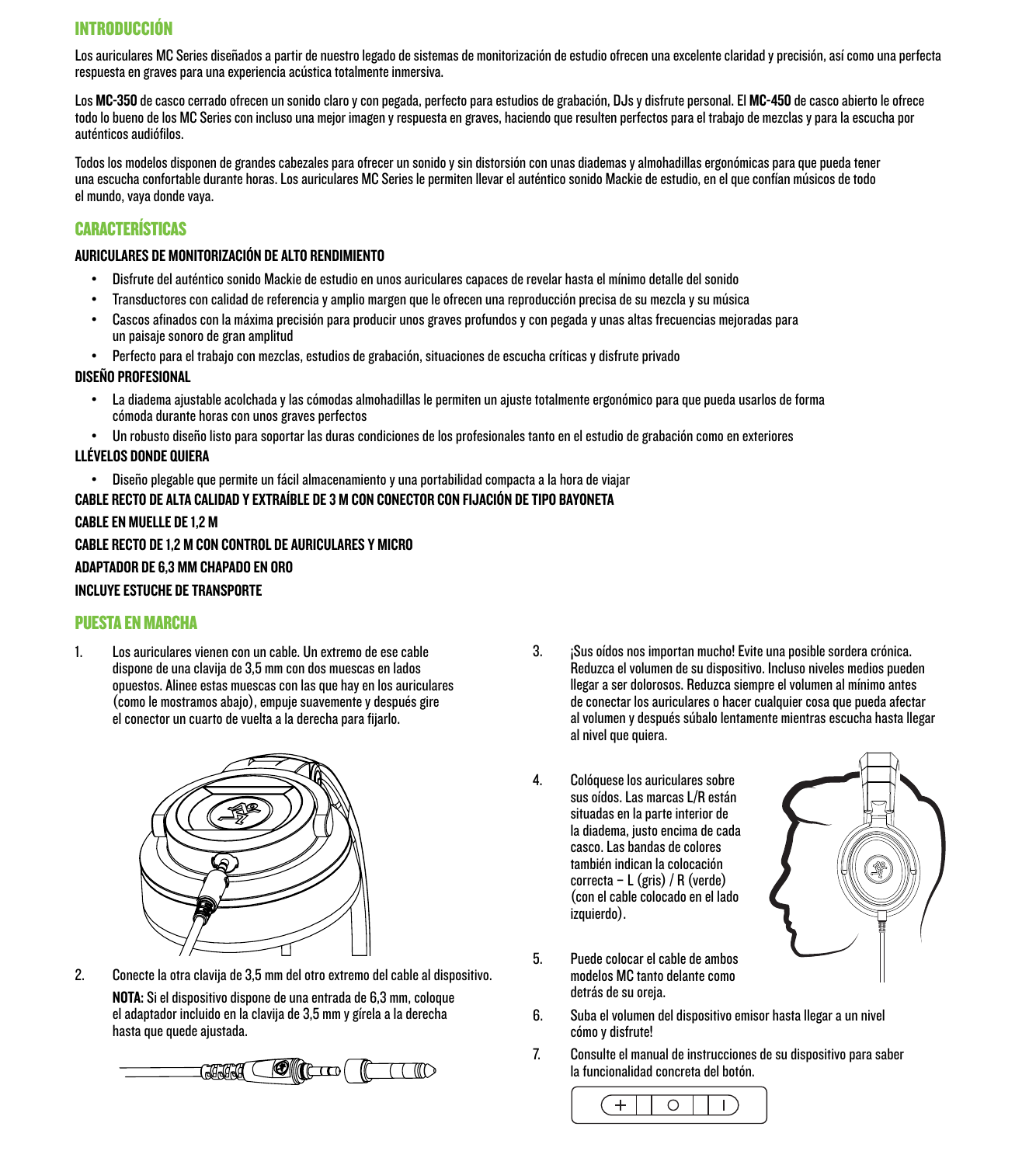#### GARANTÍA LIMITADA Conserve su factura en un lugar seguro.

Esta garantía limitada de producto ("Garantía de producto") es ofrecida por LOUD Audio, LLC ("LOUD") y es aplicable a los productos adquiridos en los Estados Unidos o Canadá a través de un distribuidor oficial LOUD. Esta Garantía de producto no cubrirá a ninguna otra persona distinta al comprador original del producto (al que haremos referencia como "Comprador", "usted" o "tú").

Para aquellos productos adquiridos fuera de los Estados Unidos o Canadá, visite la web www.mackie.com para ver la información de su distribuidor local y sobre la cobertura en garantía ofrecida por dicho distribuidor en ese país.

LOUD garantiza al comprador que el producto está libre de defectos en materiales y mano de obra bajo condiciones de uso normales durante el Periodo de Garantía. Si el producto no cumple con lo establecido en esta garantía, LOUD o su servicio técnico autorizado, a nuestra elección, reparará o sustituirá ese aparato, siempre y cuando el comprador notifique a fábrica esa situación dentro del Periodo de Garantía a través de la web: www.mackie.com o llamando al servicio técnico de LOUD en el 1.800.898.3211 (llamada gratuita en los Estados Unidos y Canadá) en horario comercial de la Costa del Pacífico, excluyendo fines de semana o vacaciones de LOUD. Conserve la factura original sellada como pruebade la fecha de compra. Es necesaria para cualquier reclamación en periodo de garantía.

Para consultar todos los términos y condiciones, así como la duración concreta de la garantía de este producto, visite la www.mackie.com.

La Garantía de Producto, junto con su factura o recibo y los términos y condiciones que encontrará en www.mackie.com constituyen el contrato completo y sustituyen a cualquier otro contrato anterior entre LOUD y el comprador relativo al producto en cuestión. No será válida ninguna enmienda, modificación o cambio de cualquiera de las condiciones de esta Garantía de Producto salvo que aparezca previamente en un documento oficial sellado por el fabricante y/o responsable.

| Especificaciones técnicas  | <b>MC-350</b>                                                            | <b>MC-450</b> |
|----------------------------|--------------------------------------------------------------------------|---------------|
| Respuesta de frecuencia    | 20 Hz - 20 kHz                                                           |               |
| Sensibilidad               | 97 dB / mW                                                               | 101 dB $/$ mW |
| Máxima potencia de entrada | <b>20 mW</b>                                                             |               |
| Impedancia                 | $32\Omega$                                                               | 54 $\Omega$   |
| Tipo de cabezal            | <b>Dinámico</b>                                                          |               |
| Tipo de entrada            | 3.5 o 6.35 macho estéreo                                                 |               |
| Tipo de salidas            | <b>L/R Auriculares</b>                                                   |               |
| Longitud del cable         | 117.6 in • 2987 mm<br>48,0 in $\cdot$ 1219 mm (x2)                       |               |
| Peso                       | $0.8$ lb $\cdot$ 0.4 kg                                                  |               |
|                            | Todas estas especificaciones están sujetas<br>a cambios sin previo aviso |               |

Duración diaría en horas

Nivel de sonido

8 90 dB 6 92 dB 4 95 dB 3 97 dB 2 100 dB 1,5 102 dB 1 105 dB 0,5 | 110 dB 0,25 o menos 115 dB

#### ¿Necesita ayuda con sus Earbuds?

- Visite la web www.mackie.com y haga clic en Support para encontrar: Preguntas frecuentes (FAQ), manuales y otros documentos anexos.
- Teléfono 1-800-898-3211 si quiere hablar con uno de nuestros estupendos técnicos (lunes a viernes, horario laboral clásico, hora de la Costa del Pacífico).

#### INSTRUCCIONES IMPORTANTES DE SEGURIDAD

- 1. Lea, cumpla y conserve estas instrucciones. Preste atención a todas las advertencias.
- 2. No use este aparato en o cerca de entornos peligrosos. Esto incluye mientras conduce, va en bicicleta, andando, corriendo y en otros entornos con tráfico en los que se puedan producir accidentes.
- 3. Mantenga este aparato y sus accesorios fuera del alcance de los niños. Lo contrario puede suponer un riesgo de accidentes mortales o muy graves. Este aparato contiene piezas pequeñas y cables que pueden suponer un riesgo de asfixia.
- 4. Ajuste al mínimo el nivel de volumen del dispositivo audio conectado y después, tras conectar los auriculares, ajuste el volumen gradualmente. Una exposición brusca a sonidos muy potentes puede producir daños auditivos (sordera).
- 5. Mantenga limpios los tapones y auriculares usando un trapo humedecido en agua jabonosa.
- 6. No trate de modificar este aparato. El hacerlo puede dar lugar a daños personales y/o fallos en el aparato.
- 7. No sumerja estos auriculares, como al darse una ducha, baño o lavarse. El no tener en cuenta esta advertencia puede dar lugar afallos o averías.
- 8. No use este aparato mientras duerme de cara a evitar accidentes.
- 9. Extraiga los tapones tirando con un suave giro. Nunca tire del cable de los auriculares.
- 10. Deje de usar los auriculares de inmediato si le producen molestias, irritaciones, pinchazos, descargas u otra reacción adversa.
- 11. Si está recibiendo cualquier tipo de tratamiento en el oído, consulte a su médico antes de usar este aparato.
- 12. La exposición a niveles de ruido extremadamente altos puede causar problemas de sordera crónica. La susceptibilidad a esta pérdida de audición inducida por el ruido varía considerablemente de una persona a otra, pero casi cualquier persona tendrá una cierta pérdida de audición al quedar expuestos a un ruido intenso durante un determinado periodo de tiempo. El Departamento de Salud y Seguridad en el Trabajo de Estados Unidos (OSHA, por sus siglas en inglés) ha establecido unos niveles de ruido permisibles que aparecen en la siguiente tabla. De acuerdo a la OSHA, cualquier exposición que sobrepase estos límites permisibles puede dar lugar a un problema de sordera.



Forma correcta de eliminar este aparato: Este símbolo indica que este producto no puede ser eliminado junto con la basura orgánica, de acuerdo a lo indicado en la Directiva de Residuos de Aparatos Eléctricos y Electrónicos (2012/19/EU) y a la legislación vigente de su país. Este producto debe ser entregado en uno de los "puntos limpios" autorizados para su reciclaje. La eliminación inadecuada de este tipo de residuos puede tener un impacto n en el medio ambiente y la salud humana debido a las sustancias potencialmente peligrosas asociadas generalmente con este tipo de aparatos. Al mismo tiempo, su cooperación a la hora de eliminar adecuadamente este producto contribuirá a un uso más eficaz de los recursos naturales. Para más información acerca la correcta eliminación de este tipo de aparatos, póngase en contacto con el Ayuntamiento de su ciudad, empresa local de recogida de ba con uno de los "puntos limpios" autorizados.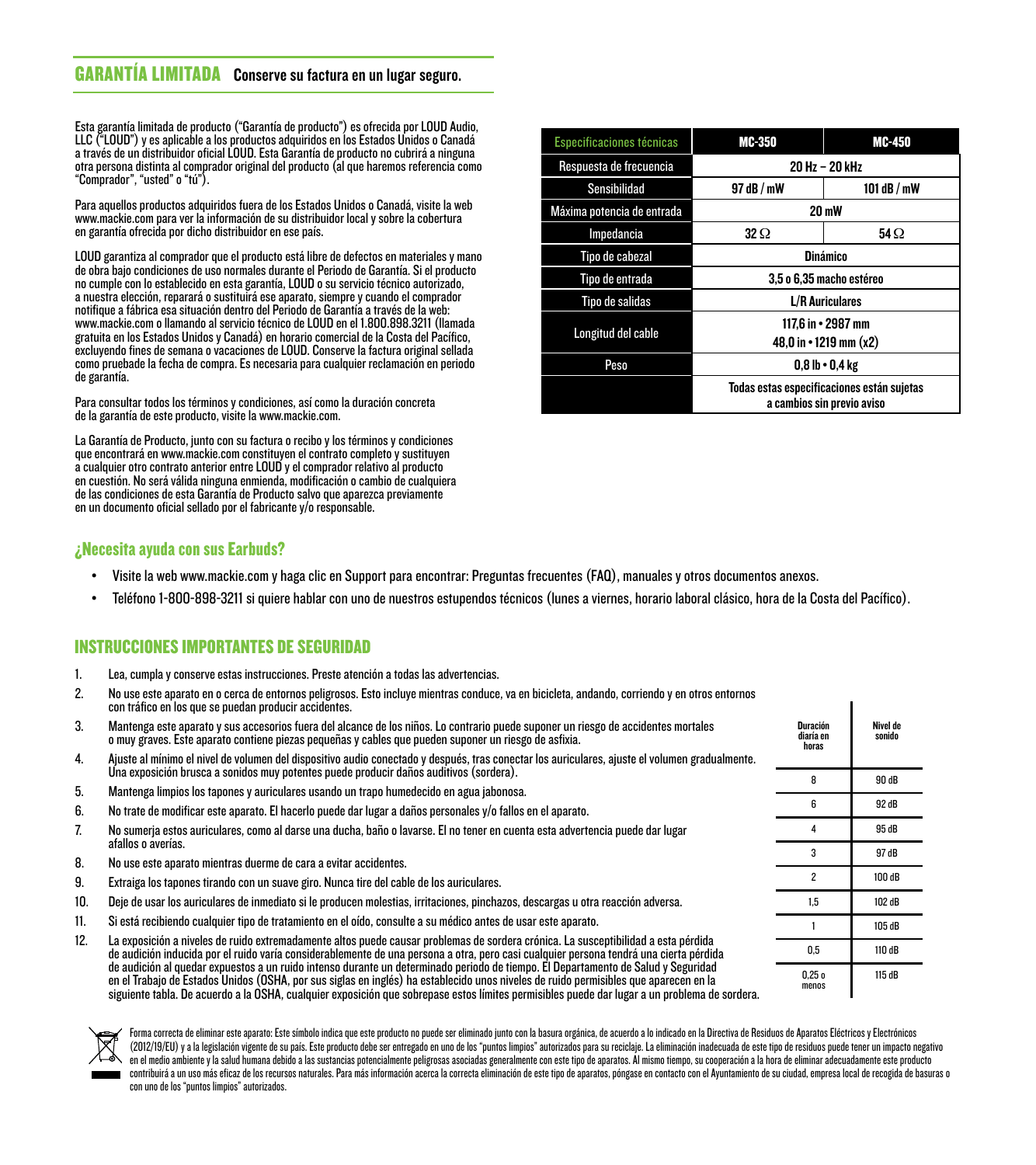#### INTRODUCTION

Les casques de la série MC bénéficient de notre savoir-faire dans le domaine du matériel de studio et offrent une clarté, une précision et une réponse dans les graves exceptionnelles pour une écoute immersive.

Les modèles fermés (MC-350) délivrent un son clair et puissant, idéal pour le studio, le DJ-ing ou simplement pour écouter de la musique. Le modèle ouvert (MC-450) offre tous les avantages de la série MC avec une clarté et des basses encore meilleures, ce qui le rend parfait pour les ingénieurs du son ou les audiophiles avertis.

Chaque modèle dispose de transducteurs larges produisant un son clair et sans distorsion et d'un serre-tête et d'écouteurs ergonomique pour des heures d'écoute confortable. Avec les casques de la série MC, emportez le son Mackie, plébiscité par les artistes du monde entier, partout avec vous.

#### CARACTÉRISTIQUES

#### CASQUE DE STUDIO HAUTES PERFORMANCES

- Découvrez le son qualité studio de Mackie dans un casque qui révèle tous les détails de votre musique
- Grande réserve dynamique et transducteurs pour une reproduction précise de votre mixage et de votre musique
- Coques adaptées délivrant des basses profondes et pêchues ainsi que des aigus détaillés pour un son exceptionnel sur toutes les fréquences
- Idéal pour le mixage, l'enregistrement, l'écoute critique ou simplement pour profiter de votre musique

#### CONCEPTION PROFESSIONNELLE

- Le serre-tête réglable et rembourré et les écouteurs ergonomiques assurent des heures d'écoute confortable ainsi qu'une réponse dans les basses
- Conception robuste pour répondre aux besoins des professionnels du studio et de la scène

#### EMPORTEZ-LES PARTOUT

• Casque pliable compact pour un transport et un rangement faciles

CÂBLE DÉTACHABLE HAUTE QUALITÉ DE 3 M AVEC CONNECTEUR À VERROUILLAGE CÂBLE SPIRALÉ D'1M20 CÂBLE DROIT D'1M20 AVEC CONTRÔLE POUR TÉLÉPHONE ET MICRO ADAPTATEUR JACK PLAQUÉ OR MALETTE DE PROTECTION FOURNIE

#### MISE EN ŒUVRE

1. Le casque est fourni avec un câble dont l'une des extrémité est dotée d'un connecteur MiniJack avec deux encoches placées l'une en face de l'autre. Alignez ces encoches avec celles situées sur le casque (comme indiqué ci-dessous), enfoncez le connecteur délicatement puis tournez-le d'un quart pour le verrouiller.



2. Connectez l'autre extrémité du câble à votre appareil.

 REMARQUE : si l'appareil est équipé d'une entrée Jack 6,35 mm, utilisez l'adaptateur fourni. Assurez-vous que l'adaptateur soit correctement mis en place sur le connecteur MniJack.



- 3. Vos oreilles sont précieuses ! Faites attention aux dommages permanents de l'audition. Diminuez le volume de votre appareil. Même un niveau intermédiaire peut être dangereux. Mettez toujours le volume au minimum avant de connecter vos écouteurs ou d'agir d'une manière pouvant affecter le volume. Montez ensuite le volume progressivement.
- 4. Placez le casque sur vos oreilles. Les marquages L/R (gauche/droite) sont indiqués sur la partie intérieure du serre-tête, juste au-dessus de chaque écouteur. Les bandes de couleur indiquent également le positionnement correct – L (gris) / R (vert) (le câble vient se connecter au côté gauche).
- 5. Le câble des deux modèles MC peut se placer au-dessus ou en-dessous de l'oreille.



- 6. Montez le volume de votre appareil jusqu'à un niveau d'écoute confortable et profitez de votre musique !
- 7. Consultez le mode d'emploi de votre appareil pour connaitre les fonctions associées au bouton.

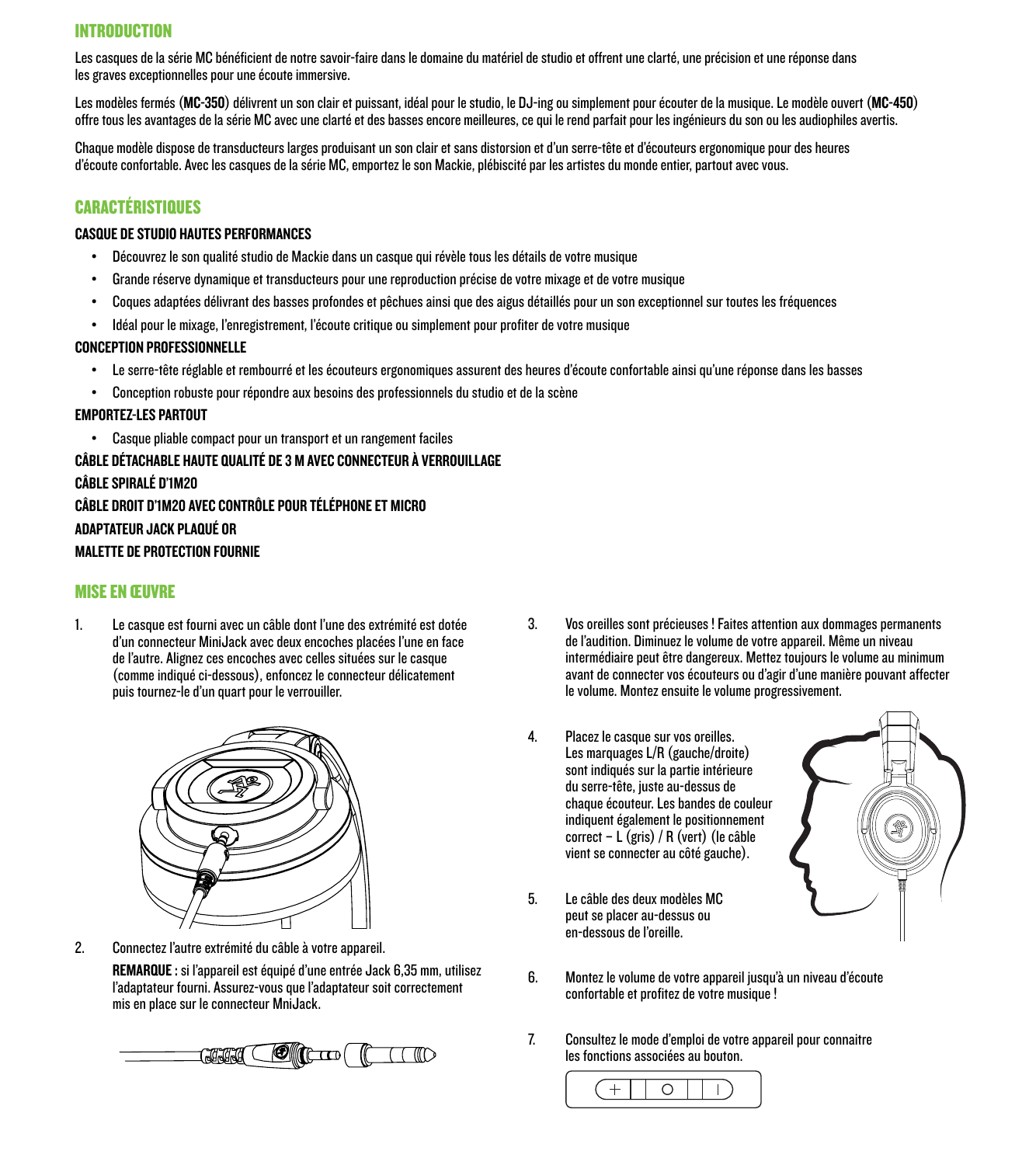#### GARANTIE LIMITÉE Conservez vos tickets de caisse dans un endroit sûr.

Cette garantie limitée du produit ("Garantie du Produit") est fournie par LOUD Audio, LLC ("LOUD")et est applicable aux produits achetés aux états-Unis ou au Canada chez un revendeur ou fournisseur agréé par LOUD. La Garantie du Produit n'est valable que pour l'acheteur original du produit (ci-après appelé "l'Acheteur," "vous" ou "votre").

Pour les produits achetés en dehors des USA ou du Canada, consultez www.mackie.com pour trouver les informations de contact de votre distributeur local ainsi que des informations sur la couverture de la garantie fournie par le distributeur de votre marché local.

LOUD garantit à l'Acheteur que le Produit est exempt de tout défaut de matériaux et de fabrication pour une utilisation normale pendant la période de garantie. Si le Produit ne se conforme pas à la garantie mentionnée ici pendant la période de la garantie, LOUD ou son représentant agréé s'engage, à son choix, à réparer ou à remplacer le Produit défectueux, à considérer que l'Acheteur signale le défaut durant la Période de Garantie à la Société sur : www.mackie.com ou en appelant le support technique de LOUD au 1.800.898.3211 (appel gratuit aux états-Unis et au Canada) aux heures ouvrables normales, heure du Pacifique, à l'exception des week ends et pendant les vacances de LOUD. Merci de conserver le ticket de caisse original daté comme preuve de la date d'achat. Il vous sera demandé pour tout service de garantie.

Pour les termes et conditions complets, ainsi que pour la durée spécifique de la garantie pour ce Produit, consultez www.mackie.com.

La Garantie du Produit, conjointement à votre facture ou reçu, ainsi que les termes et conditions mentionnés sur www.mackie.com constituent le contrat intégral, et supplantent tout accord préalable entre LOUD et l'Acheteur sur l'objet de cet accord. Aucun avenant, modification ou désistement des dispositions de cette Garantie du Produit ne sera valide sauf mention écrite par la partie responsable par la présente.

| Caractéristiques techniques | MC-350                                             | <b>MC-450</b> |
|-----------------------------|----------------------------------------------------|---------------|
| Réponse en fréquence        | 20 Hz - 20 kHz                                     |               |
| Sensibilité                 | 97 dB / mW                                         | 101 dB $/$ mW |
| Puissance max en entrée     | <b>20 mW</b>                                       |               |
| Impédance                   | $32\Omega$                                         | 54 $\Omega$   |
| Type de HP                  | <b>Dynamique</b>                                   |               |
| Type d'entrée               | 3,5 ou 6,35 mâle stéréo                            |               |
| Type de sorties             | écouteurs gauche/droite                            |               |
| Longueur du câble           | 117.6 in • 2987 mm<br>48,0 in $\cdot$ 1219 mm (x2) |               |
| Poids                       | $0.8$ lb $\cdot$ 0.4 kg                            |               |
|                             | Les caractéristiques peuvent être modifiées        |               |

#### Besoin d'aide avec vos écouteurs ?

- Consultez www.mackie.com et cliquez sur Support pour trouver : des FAQs, les modes d'emploi et des informations supplémentaires.
- Appelez le 1-800-898-3211 pour contacter le support technique (du lundi au vendredi, aux heures ouvrables normales, heure du Pacifique).

#### Consignes de sécurité importantes

1. Lisez, appliquez et conservez ces instructions. Tenez compte de tous les avertissements.

| 2.  | Ne pas utiliser dans ou à proximité d'un environnement dangereux. Cela inclus les zones où la conduite, le cyclisme, la marche,<br>la course sont pratiqués et tout autre endroit où du trafic a lieu et où un accident peut se produire.<br>Durée, en                                                                                                               |                    | Niveau |
|-----|----------------------------------------------------------------------------------------------------------------------------------------------------------------------------------------------------------------------------------------------------------------------------------------------------------------------------------------------------------------------|--------------------|--------|
| 3.  | Conservez ce produit et ses accessoires hors de la portée des enfants. La manipulation ou l'utilisation par des enfants peuvent causer<br>la mort ou des blessures sérieuses. Contient des petites pièces et des cordons pouvant poser un risque de suffocation ou de strangulation.                                                                                 | heures par<br>iour | sonore |
| 4.  | Réglez le volume de l'appareil au minimum puis, après connexion des écouteurs, augmentez-le progressivement.<br>Une exposition soudaine à des bruits importants peut endommager votre audition.                                                                                                                                                                      |                    | 90 dB  |
| 5.  | Gardez vos écouteurs propres. Pour les nettoyer, utilisez une solution détergente douce.                                                                                                                                                                                                                                                                             |                    | 92 dB  |
| 6.  | N'essayez pas de modifier ce produit. Cela pourrait provoquer des blessure et/ou endommager le produit.                                                                                                                                                                                                                                                              |                    | 95 dB  |
| 7.  | N'immergez pas le produit dans l'eau, par exemple en prenant une douche ou un bain. Cela peut détériorer le son ou causer des malfonctions.                                                                                                                                                                                                                          |                    | 97 dB  |
| 8.  | Ne pas utiliser en dormant pour éviter tout accident.                                                                                                                                                                                                                                                                                                                |                    |        |
| 9.  | Retirez les écouteurs en les tournant lentement. Ne tirez jamais sur les cordons.                                                                                                                                                                                                                                                                                    |                    | 100 dB |
| 10. | Retirez les écouteurs immédiatement si une gêne importante, une irritation, des rougeurs, un écoulement ou toute autre réaction                                                                                                                                                                                                                                      | 1.5                | 102 dB |
|     | inconfortable se produit.                                                                                                                                                                                                                                                                                                                                            |                    | 105 dB |
| 11. | Si vous suivez un traitement auriculaire, consultez votre médecin avant d'utiliser ce produit.                                                                                                                                                                                                                                                                       |                    |        |
| 12. | L'exposition à des niveaux de bruit très élevés peut entraîner une perte permanente de l'ouïe. La sensibilité à ces dommages varie d'un individu                                                                                                                                                                                                                     | 0.5                | 110 dB |
|     | à l'autre, mais tout le monde est appelé à des dommages auditifs extrêmes en présence de niveaux sonores élevés. L'Administration de la Sécurité<br>et de la Santé (OSHA) du Gouvernement des États-Unis a publié les niveaux de bruit indiqués dans le tableau ci-dessous. Selon l'OSHA, toute<br>exposition au-delà de ces limites entraîne des dommages auditifs. | $0.25$ ou<br>moins | 115dB  |



Mise au rebut appropriée de ce produit: Ce symbole indique qu'en accord avec la directive WEEE (2012/19/EU) et les lois en vigueur dans votre pays, ce produit ne doit pas être jeté avec les déchets ménagers. Ce produit doi déposé dans un point de collecte agréé pour le recyclage des déchets d'équipements électriques et électroniques (EEE). Une mauvaise manipulation de ce type de déchets pourrait avoir un impact négatif sur l'environnement et à cause des substances potentiellement dangereuses généralement associées à ces équipements. En même temps, votre coopération dans la mise au rebut de ce produit contribuera à l'utilisation efficace des ressources naturell Pour plus d'informations sur l'endroit où vous pouvez déposer vos déchets d'équipements pour le recyclage, veuillez contacter votre mairie ou votre centre local de collecte des déchets.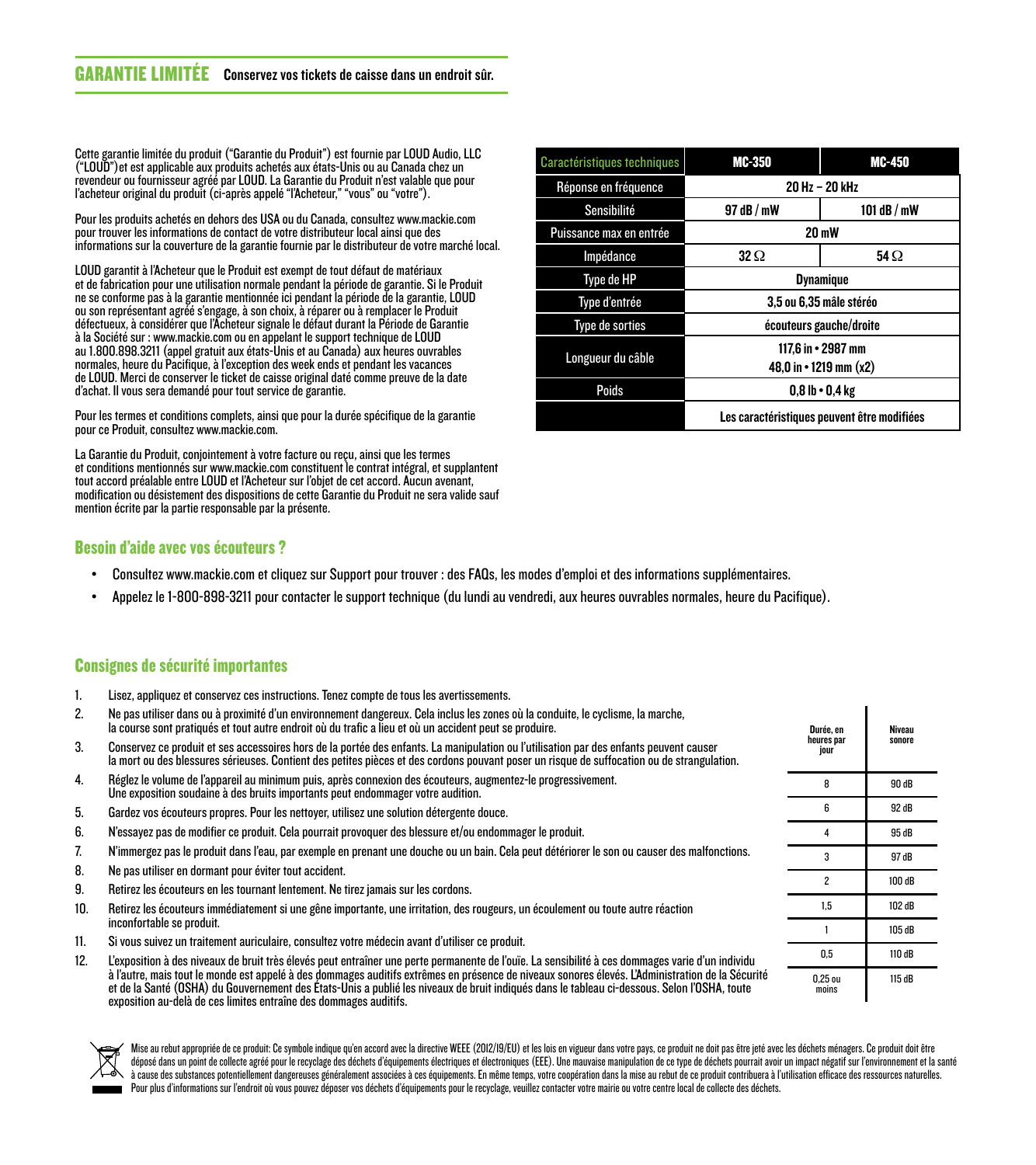#### **EINLEITUNG**

Die Kopfhörer der MC-Serie sind die konsequente Fortsetzung unserer Studiomonitortradition und bieten mit exzellenter Transparenz, Präzision und Bassansprache ein beeindruckendes Hörerlebnis.

Die geschlossenen MC-350 liefern druckvollen, klaren Sound, perfekt für Studios, DJs und private Nutzung. Die offenen MC-450 sind das Topmodell der MC-Serie mit noch besserer Abbildung und sattem Bassbereich, ideal für Mixing und audiophilen Musikgenuss.

Alle Modelle begeistern durch Treiber für klare, verzerrungsfreie Klänge sowie ergonomische Kopfbügel und Ohrpolster für stundenlangen Tragekomfort. Mit den Kopfhörern der MC-Serie ist der von internationalen Künstlern hoch geschätzte Mackie Studiosound überall verfügbar.

#### **FEATURES**

#### HOCHLEISTUNGSKOPFHÖRER IN STUDIOQUALITÄT

- Erleben Sie den signature Mackie Studiosound mit Kopfhörern, die jedes Detail offenbaren
- Wandler in Referenzqualität bieten großen Headroom und eine präzise Reproduktion Ihrer Mixes und Musik
- Präzise abgestimmte Gehäuse liefen tiefe, druckvolle Bässe und mehr Details in den Höhen für ein ultrabreites, transparentes Klangbild
- Perfekt für Mischungen, Studioaufnahmen, Höranalysen und privaten Musikgenuss

#### PROFESSIONELLES DESIGN

- Der weich gepolsterte, justierbare Kopfbügel mit fein abgestimmten Ohrpolstern bietet stundenlangen ergonomischen Tragekomfort sowie eine optimale Bassansprache
- Das robuste Design ist langlebig und erfüllt alle professionellen Anforderungen im Studio und vor Ort

#### TOTALE MOBILITÄT

• Dank faltbarer Bauweise lassen sich die Kopfhörer unterwegs leicht verstauen und transportieren

#### ABNEHMBARES, HOCHWERTIGES GERADES 3 M KABEL MIT VERRIEGELBAREM BAJONETTANSCHLUSS

#### 1,2 M SPIRALKABEL

1,2 M GERADES KABEL MIT SMARTPHONE-REGLERN UND MIKROFON VERGOLDETER 6,3 MM ADAPTER KOFFER INKLUSIVE

#### ERSTE SCHRITTE

1. Die Kopfhörer werden mit einem Kabel geliefert. Der 3,5 mm Stecker an einem Ende des Kabels hat zwei gegenüberliegende Kerben. Richten Sie diese auf die Kerben an den Kopfhörern aus (siehe unten), stecken Sie den Stecker vorsichtig ein und verriegeln Sie den Anschluss, indem Sie den Stecker eine Vierteldrehung nach rechts drehen.



2. Stecken Sie den 3,5 mm Stecker am anderen Ende des Kabels ins Gerät. HINWEIS: Wenn das Gerät einen 6,3 mm Eingang hat, befestigen Sie den mitgelieferten Adapter am 3,5 mm Stecker und drehen Sie ihn nach rechts, bis er fest sitzt.



- 3. Ihre Ohren sind uns wichtig! Verringern Sie die Lautstärke am Gerät, um dauerhafte Hörschäden zu vermeiden. Sogar mittlere Pegel können schmerzhaft laut sein. Drehen Sie die Lautstärke immer ganz zurück, bevor Sie die Ohrhörer anschließen oder etwas Neues ausprobieren, das die Lautstärke beeinflussen könnte. Erhöhen Sie den Pegel dann langsam und vorsichtig.
- 4. Setzen Sie die Kopfhörer auf. Die L/R Markierungen befinden sich auf der Innenseite des Kopfbandes direkt über den Ohrhörern. Die farbigen Bänder zeigen auch die korrekte Platzierung an – L (grau) / R (grün) (wobei das Kabel an der linken Seite befestigt ist).
- 5. Die Kabel können bei beiden MC Modellen vorne oder hinten am Körper herabhängen.
- 
- 6. Stellen Sie am Gerät einen angenehmen Lautstärkepegel ein undgenießen Sie!
- 7. Die Funktion spezieller Tasten ist im Bedienungshandbuch Ihres Geräts beschrieben.

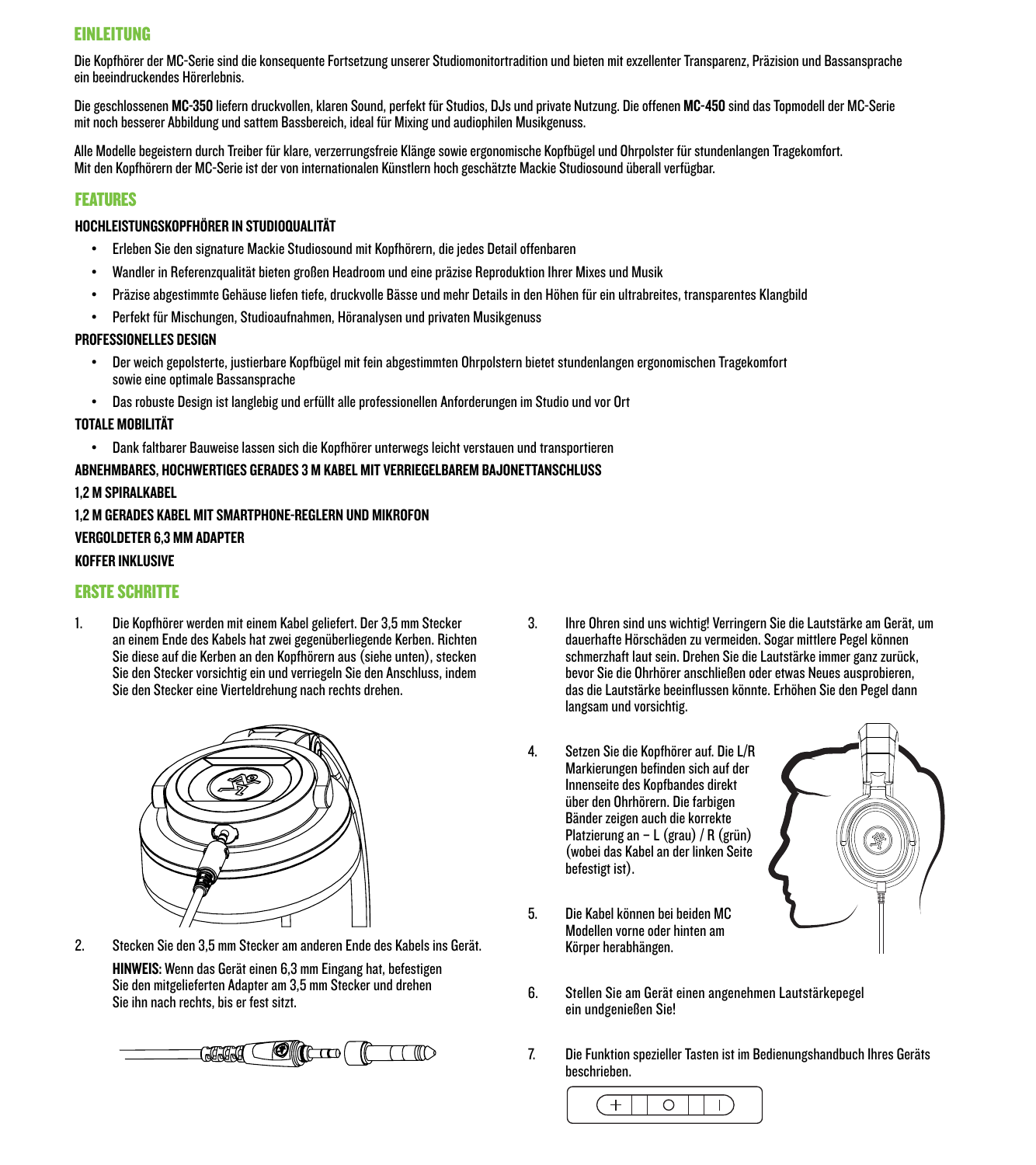Diese beschränkte Produktgarantie ("Produktgarantie") wird von LOUD Audio, LLC ("LOUD") gewährt und gilt für Produkte, die in den USA oder Kanada bei einem von LOUD autorisierten Wiederverkäufer oder Einzelhändler gekauft wurden. Die Produktgarantie gilt nur für Erstkäufer des Produkts (im Folgenden "Kunde", "Sie" oder "Ihren").

Bei außerhalb der USA oder Kanada gekauften Produkten informieren Sie sich bitte unter www. mackie.com über die Kontaktdaten unseres örtlichen Vertriebspartners und die Details der Garantieleistungen, die vom Vertriebshändler für Ihren lokalen Markt gewährt werden.

LOUD garantiert dem Kunden, dass das Produkt während der Garantiezeit bei normalem Gebrauch frei von Material- und Verarbeitungsfehlern ist. Wenn das Produkt dieser Garantie nicht entspricht, kann LOUD oder ihre autorisierte Service-Vertretung das fehlerhafte Produkt nach ihrer Einschätzung entweder reparieren oder ersetzen, vorausgesetzt dass der Kunde den Defekt innerhalb der Garantiezeit unter www.mackie.com bei der Firma meldet oder indem er den technischen Support von LOUD unter 1.800.898.3211 (gebührenfrei innerhalb der USA und Kanada) während der normalen Geschäftszeiten (SPT), mit Ausnahme von Wochenenden oder LOUD-Betriebsferien, anruft. Bitte bewahren Sie den originalen datierten Kaufbeleg als Nachweis des Kaufdatums auf. Er ist die Voraussetzung für alle Garantieleistungen.

Die kompletten Garantiebedingungen sowie die spezielle Garantiedauer für dieses Produkt können Sie unter www.mackie.com nachlesen.

Die Produktgarantie zusammen mit Ihrer Rechnung bzw. Ihrem Kaufbeleg sowie die unter www. mackie.com aufgeführten Bedingungen stellen die gesamte Vereinbarung dar, die alle bisherigen Vereinbarungen zwischen LOUD und dem Kunden bezüglich des hier behandelten Gegenstands außer Kraft setzt. Alle Nachträge, Modifikationen oder Verzichtserklärungen bezüglich der Bestimmungen dieser Produktgarantie treten erst in Kraft, wenn sie schriftlich niedergelegt und von der sich verpflichtenden Partei unterschrieben wurden.

| <b>Technische Daten</b> | MC-350                                            | <b>MC-450</b> |
|-------------------------|---------------------------------------------------|---------------|
| Frequenzgang            | 20 Hz - 20 kHz                                    |               |
| <b>Empfindlichkeit</b>  | 97 dB / mW                                        | 101 dB $/$ mW |
| Max. Eingangspegel      | 20 mW                                             |               |
| Impedanz                | $32\,\Omega$                                      | 54 $\Omega$   |
| Treibertyp              | <b>Dynamisch</b>                                  |               |
| Eingangstyp             | 3,5 mm ou 6,35 mm Stecker, Stereo                 |               |
| Ausgangstyp             | L/R Kopfhörer                                     |               |
| Kabellänge              | 117.6 in • 2987 mm<br>48,0 in • 1219 mm (x2)      |               |
| Gewicht                 | $0.8$ lb $\cdot$ 0.4 kg                           |               |
|                         | Technische Änderungen und Ergänzungen vorbehalten |               |

Nutzung pro Tag in Stunden

0,25 oder weniger

**Schallpegel** 

115 dB

8 90 dB 6 92 dB 4 95 dB 3 97 dB 2 100 dB 1.5 102 dB 1 105 dB 0.5 | 110 dB

#### Wenn Sie Hilfe benötigen:

- Besuchen Sie auf www.mackie.com die Rubrik Support: Hier finden Sie FAQs, Handbücher und Ergänzungen.
- Unter der Telefonnummer 1-800-898-3211 erreichen Sie unseren technischen Support (Montag bis Freitag zu den üblichen Geschäftszeiten, Pacific Standard Time).

#### WICHTIGE SICHERHEITSHINWEISE

- 1. Anleitungen lesen, befolgen und aufbewahren. Warnhinweise beachten.
- 2. Nicht in gefährlichen Situationen verwenden, zum Beispiel beim Auto/Rad fahren, Laufen, Joggen und anderen Verkehrssituationen, die zu Unfällen führen können.
- 3. Produkt und Zubehör von Kindern fernhalten, da sie sich ernsthaft oder tödlich verletzen könnten. Es besteht Erstickungsgefahr durch Kleinteile und Kabel.
- 4. Lautstärke des Audiogeräts ganz zurückdrehen und erst nach Anschluss der Ohrhörer langsam aufdrehen. Plötzliche, laute Geräusche können Hörschäden verursachen.
- 5. Kopfhörer sauber halten und regelmäßig mit mildem Reinigungsmittel abwaschen.
- 6. Produkt nicht modifizieren, da dies zu Verletzungen und/oder Betriebsstörungen führen könnte.
- 7. Ohrhörer nicht beim Duschen, Baden, Gesichtwaschen oder anderen Gelegenheiten ins Wasser tauchen, um verminderte Klangqualität oder Betriebsstörungen zu vermeiden.
- 8. Nicht beim Schlafen tragen, um Unfälle zu vermeiden.
- 9. Ohrhörer mit einer langsamen Drehbewegung entfernen. Nicht am Kabel ziehen.
- 10. Ohrhörer sofort abnehmen, wenn sie starke Beschwerden, Reizungen, Hautausschläge, Absonderungen oder andere unangenehme Reaktionen verursachen.
- 11. Erlaubnis zur Nutzung der Ohrhörer einholen, wenn man aktuell bei einem Ohrenarzt in Behandlung ist.
- 12. Extrem hohe Geräuschpegel können zu dauerhaftem Gehörverlust führen. Lärmbedingter Gehörverlust tritt von Person zu Person unterschiedlich schnell ein, aber fast jeder wird einen Teil seines Gehörs verlieren, wenn er über einen Zeitraum ausreichend hohen Lärmpegeln ausgesetzt ist. Die Occupational Safety and Health Administration (OSHA) der US-Regierung hat den zulässigen Geräuschpegel in der folgenden Tabelle festgelegt. Nach Meinung der OSHA können alle Lärmpegel, die diese zulässigen Grenzen überschreiten, zu Gehörverlust führen.



Korrekte Entsorgung dieses Produkts: Diese Symbol weist darauf hin, dass das Produkt entsprechend den WEEE Richtlinien (2012/19/EU) und den Landesgesetzen nicht im Hausmüll entsorgt werden darf. Dieses Produkt sollte einer autorisierten Sammelstelle zum Recyceln von unbrauchbaren elektrischen und elektronischen Geräten (EEE) übergeben werden. Unsachgemäßer Umgang mit dieser Abfallart könnte aufgrund der in EEE enthaltenen gefährlichen Substanzen negative Auswirkungen auf die Umwelt und menschliche Gesundheit haben. Gleichzeitig tragen Sie durch Ihre Teilnahme an der korrekten Entsorgung dieses Produkts zu einer effektiven Nutzung natürlicher Ressourcen Weitere Informationen zu Annahmestellen, die unbrauchbare Geräte recyceln, erhalten Sie bei der örtlichen Stadtverwaltung, dem Entsorgungsträger oder der Müllabfuhr.